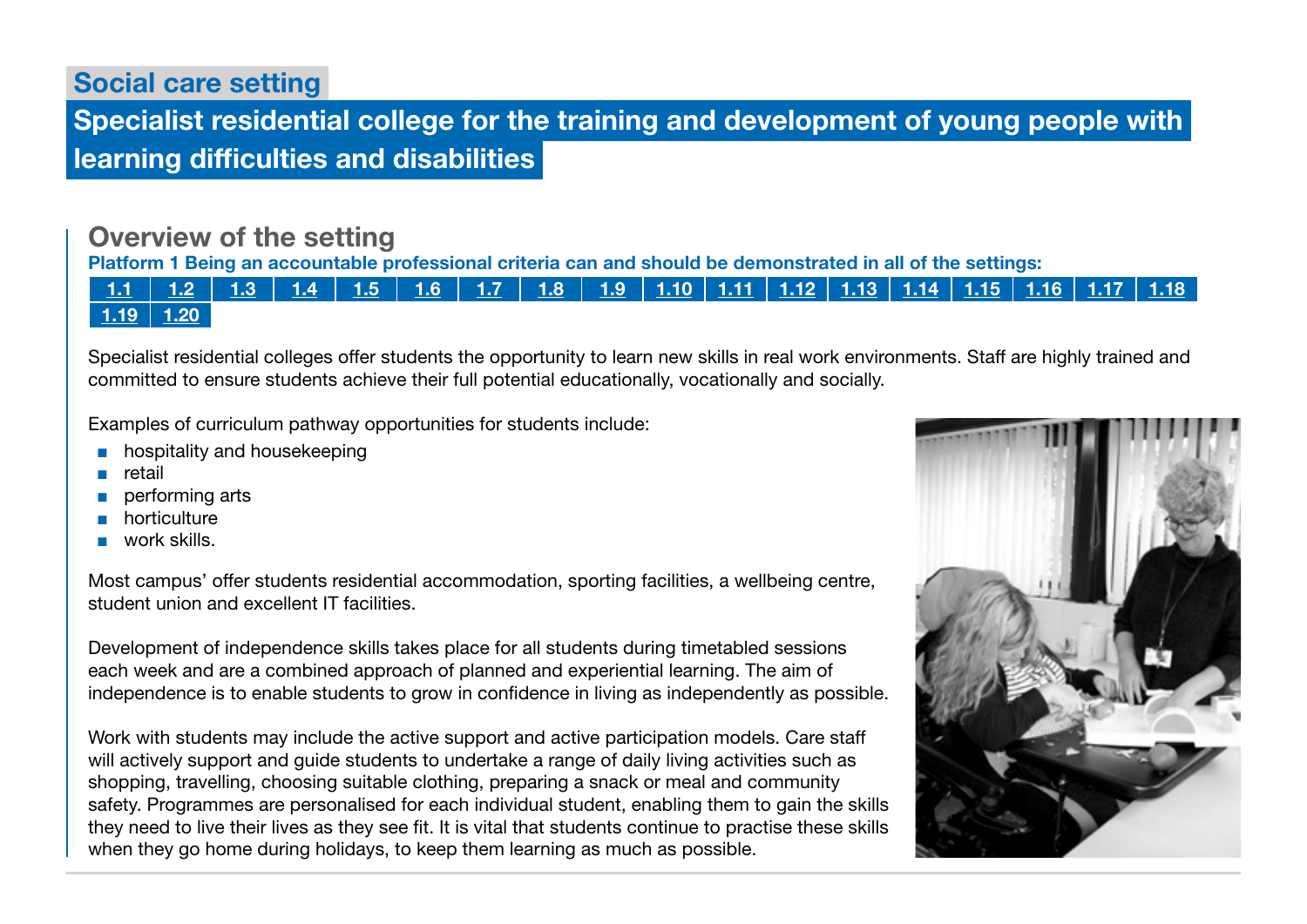This setting offers the opportunity for student nurses to learn about the development of independence and work skills of a young person with special educational needs and disabilities (SEND). Enabling the young person to be the best they can be and to live as independently as is possible.

- Supporting young people to develop independence regarding personal care of helping those that require assistance to bath, shower, care of teeth, hair, nails.
- Promoting independence with cooking, shopping, budgeting, housekeeping.
- Supporting students to develop positive relationships with others. Supporting with understanding of sex and relationships and communicating this information in the most appropriate format to enable understanding.
- Supporting with student autonomy around decision making. Often this is the first time our students have lived away from home, they have been used to mum and dad making decisions for them.
- Students will be able to attend and contribute to our student union board
- As part of a college student's curriculum, they will study a Personal, Social, Health and Economic education (PHSE) module, student nurses will be able to attend some curriculum sessions with students
- Trans awareness we currently have two students who are in the process of transitioning from male to female. Student nurses will have the opportunity to support these students with some of their appointments with other professionals and to support with their day to day health and wellbeing.
- Positive risk taking to enable development of student independence and enables the students in college to grow. Student nurses will have the opportunity to be involved in decisions regarding positive risk taking with college students.
- Apps for the workplace e.g. some of our students are learning to work in Premier Inn. We have an app, which supports our students to service rooms to industry standard. We also have a small Premier Inn on site.
- Working with local businesses to support with providing work experience for students. Student nurses will be able to attend work placements and support our students with the placement.

## Hello my name is… Tom

I'm in my final year at college. I like to be called Tom or Thomas. I don't mind whatever here at college. I was dating another student and now we have broken up unfortunately. I do not like fire alarms because, I hate the noise and the sound. I don't like mushrooms as well, I tried them once and I didn't like them.

#### How would I be supported here at college?

I like the nurses to remind the care staff to tell me to take my inhaler in the morning and evening. But I do self-medicate on my own anyway. I like the nurses to watch me with my medicine from time to time to make sure I don't make any mistakes, I do sometimes. Extra things for the new nurse. To help me to check my inhalers are up to date and in date. Need help cutting my toe nails, and a shave with an electric razor. And finally, to check my ears if there's wax. Sometimes I like a chat too.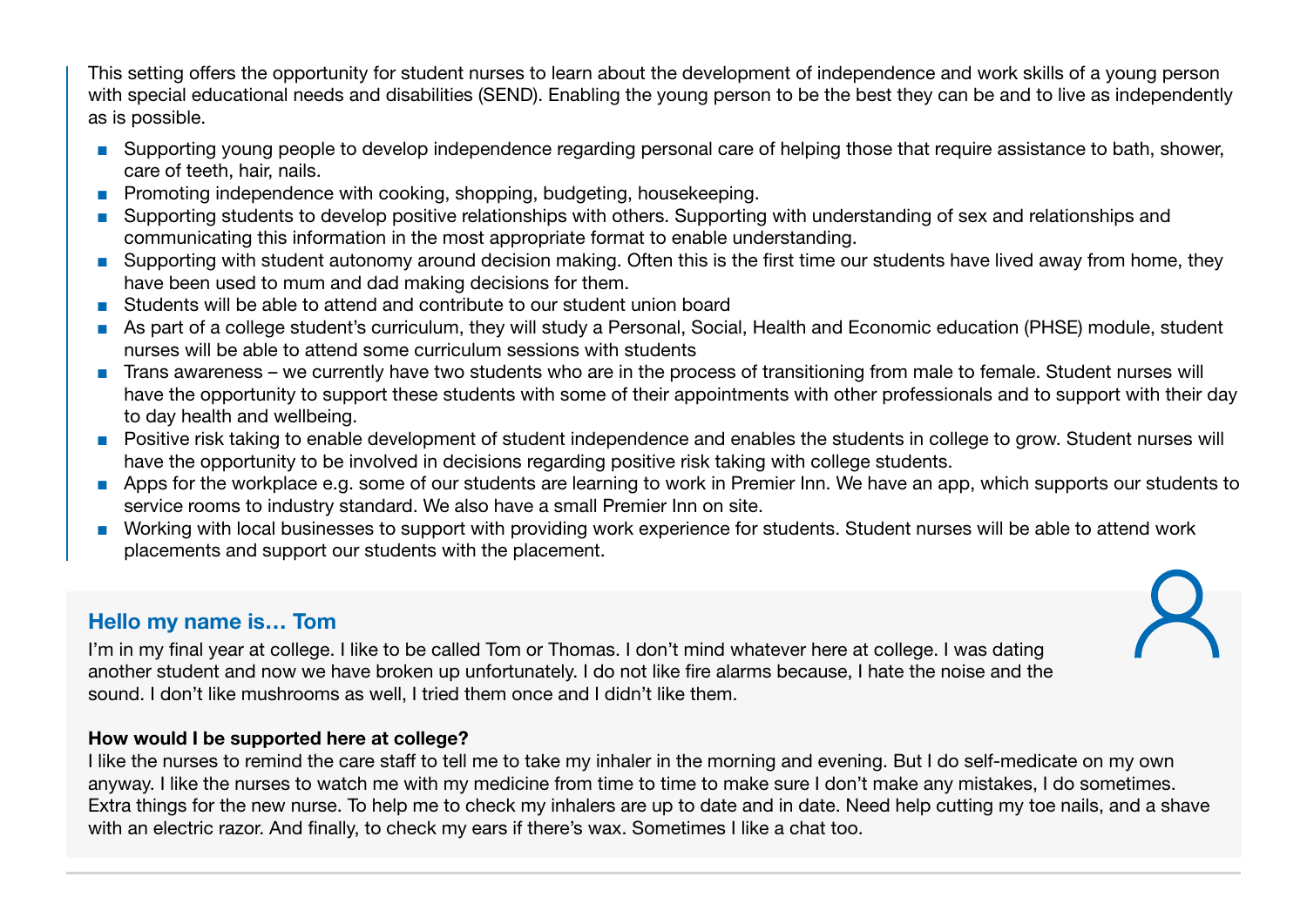# Clinical skills employed in this social care environment

- application of infection, prevention and control
- risk assessments (environmental, moving and handling, medication)
- multi-disciplinary team sharing information
- venepuncture college students regularly have bloods taken for monitoring medication levels
- vaccination and immunisation college students each year will be offered the flu vaccination
- percutaneous gastrostomy tube care we have a small provision of periodic limb movement disorder (PLMD) students. Some require daily feeds and PEG management
- undertaking and recording of clinical observations student nurses will be involved with regular temperature taking, oxygen saturation levels, BP, blood glucose monitoring. Testing urine for suspected urinary tract infections (UTI).

## People likely to be working during a normal shift

Clinical team consisting of:

- $\blacksquare$  registered learning disability nurses x 2 working full time Monday to Friday 9:00-17:00 across all residences
- five residences each with a lead practitioner (manager) working Monday to Sunday 7:30-16:30
- in each residence support practitioners who support the care needs of students, number depends on the need, but general ratio is 1:5
- housekeeping
- head of care.

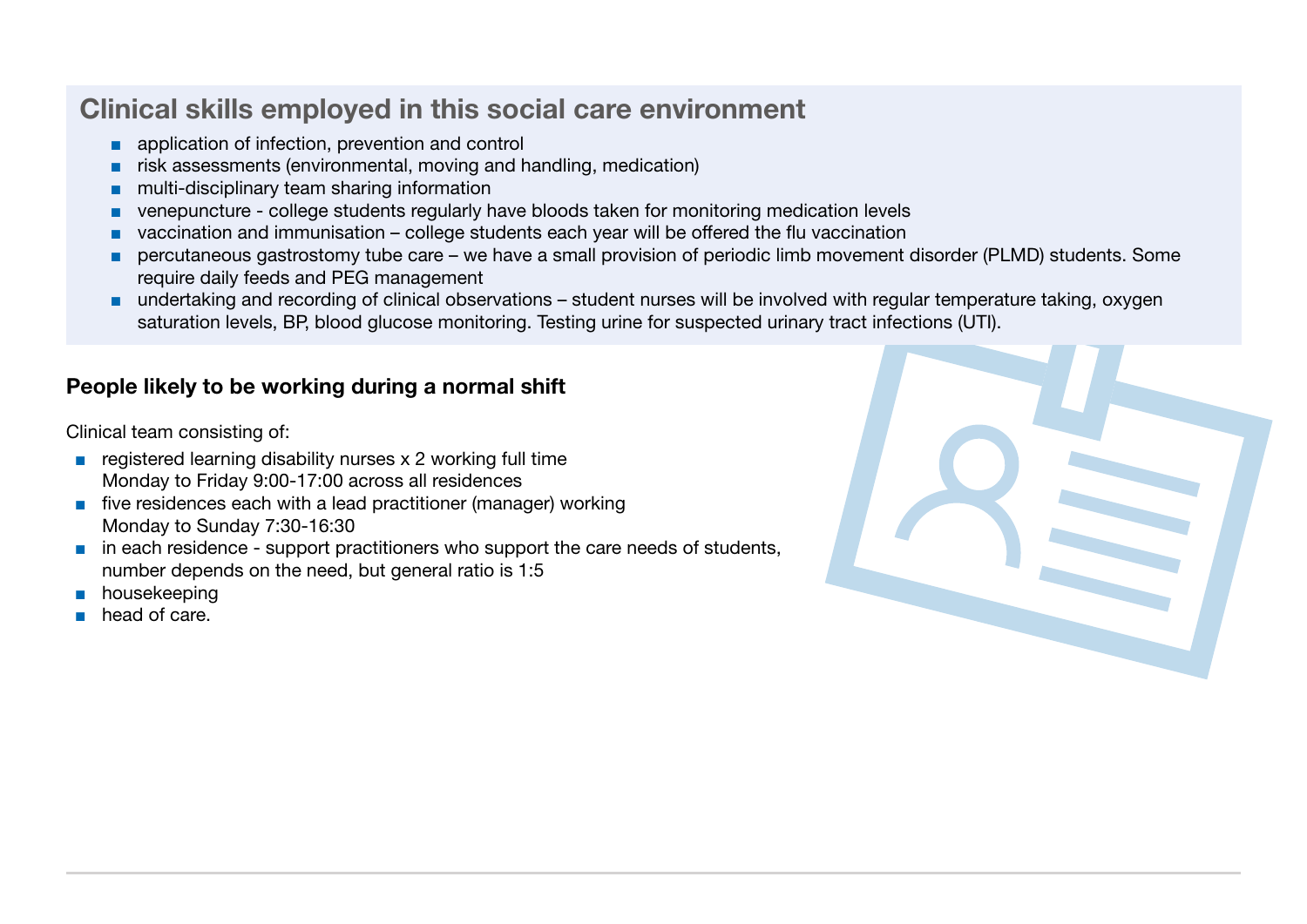# Multi-disciplinary opportunities to work with registered nurses from different fields, allied health, and other professionals



### Learning disability nurses

Supporting both students and staff to manage both minor and complex health conditions. They provide training for staff on epilepsy and administration of buccal midazolam, mental health, diabetes, and learning disability and autism. They promote the health needs of individuals and provide health facilitation support to them. This will also include supporting students in the development of their health action plan.

Our nurses provide health promotion sessions for students - healthy eating, diabetes, health needs (e.g. smear testing, quitting smoking, anxiety management, first aid). Nurses liaise with members of the multi-agency team, attending and contributing at student reviews or meetings and communicating appropriate information to students, parents and carers and internal and external members of the multidisciplinary team. Our nurses advocate on behalf of people with learning disabilities to ensure they access mainstream services. Depending on the student need there may be occasions when nurses have an identified student with more intense requirements for periods of time. Sometimes this work is undertaken with the support of community learning disability team. Our nurses will regularly provide support and mentorship to student nurses and allied health professionals.



## Occupational therapist

Undertaking specialist assessments with many of our students. Occupational therapists (OTs) use an embedded approach which enables all staff in college to support students in their learning and independence and to achieve successful outcomes. An example of some OT assessments student nurses will experience are:

- personal care
- domestic skills and meal preparation
- workplace assessments
- environmental and ergonomics
- sensory
- assessment for aids and equipment to promote independence.

Ways in which OTs can help college students include:

- enabling them to do things that are interesting and valuable to them
- working to build new skills and confidence in their own abilities
- increasing opportunities for them to take part more fully in new experiences and look towards a future beyond college
- encouraging them to build relationships with the people around them
- helping them to develop routines and organise their time so that they have a balance between self-care, work and leisure.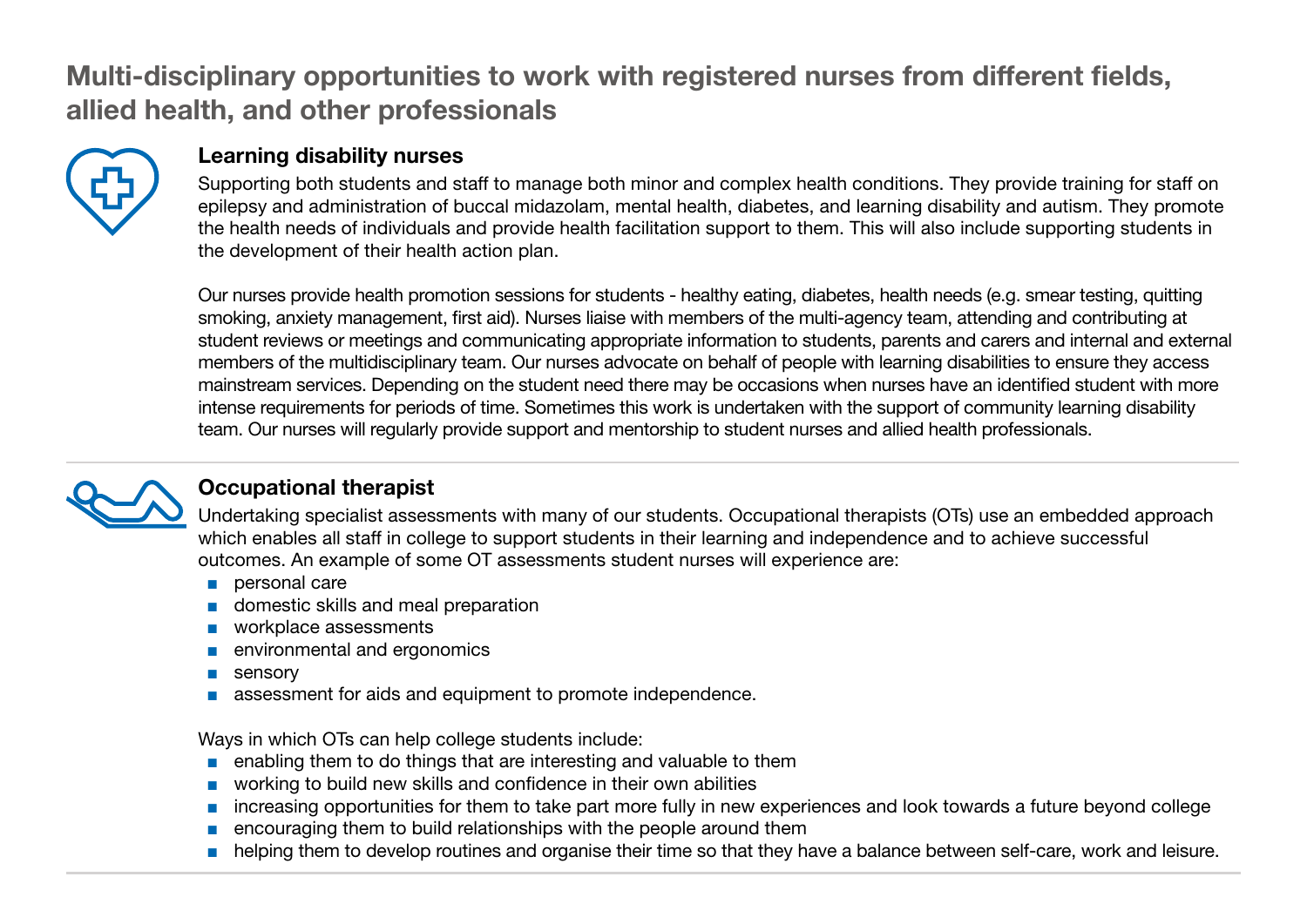

## Positive behaviour support coaches

Developing behaviour support plans, observe students with behaviours of concern and give support by advising care staff how to support the student. Coaches regularly support with undertaking quality of life tools with students and undertaking functional assessments. Student nurses will have the opportunity to observe and potentially get involved with this activity.



## Medical practitioners

Managing the general health needs of the students while they are at college. Student nurses on placement will have the opportunity to help students to make appointments to see GPs and hospital consultants and support with attending the appointment. They can support college students to attend annual health checks. Student nurses will learn about a range of medications and medication processes and procedures across college.



## Speech and language therapist

Derwen College is 'Makaton Friendly'. We work collaboratively to promote a total communication environment across the whole college. A variety of communication strategies are used in a personalised way to meet the needs of the students, e.g. communication passports, Makaton signs and symbols, pictures and augmentative and alternative communication devices. Other forms of communication and information gathering to enable us to support students are the use of social stories, zones of regulation, talking mats and the listening programme. Student nurses will be able to observe these but also be involved in the delivery. Our speech and language therapists also undertake regular assessments for students with dysphagia and develop plans of care and risk assessments for those students.



#### **Physiotherapy**

Some students at college may need a specialist physiotherapy assessment. Recommendations and advice is given by our physiotherapists to promote functional independence and access to the curriculum. Physios support staff to embed strategies into work and living areas of our students to ensure needs are met throughout the day in all environments. We encourage learners to take as much responsibility as possible for looking after their own bodies through exercise and accessing physiotherapy in the community if required.

Student nurses will be able to observe and be involved with:

- 1. Support for client handling
- 2. Managing posture and movement
- 3. Optimising independence and functional movement working with students in the hydrotherapy pool and in the multi-equipped gym.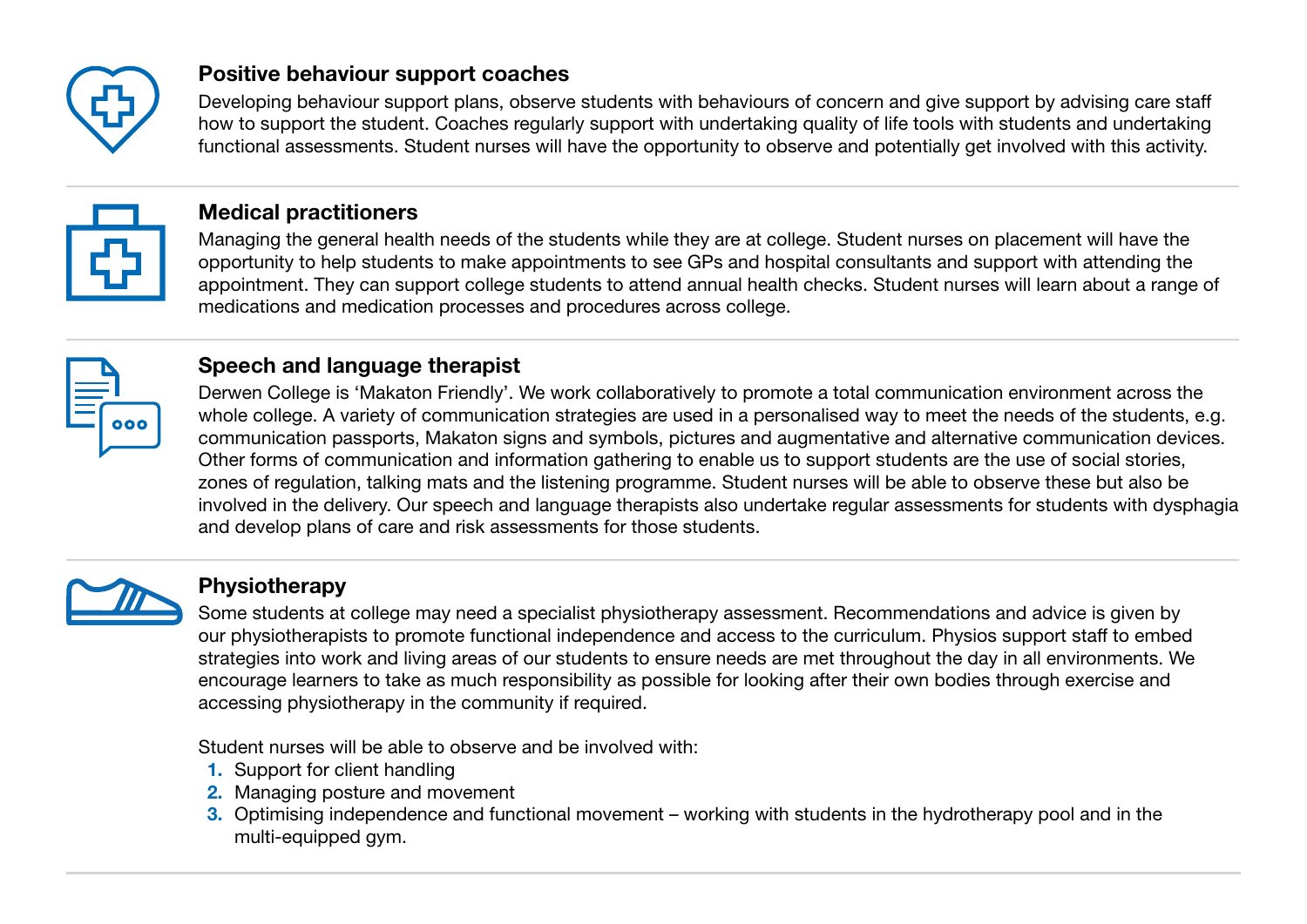

## Counsellors/psychology

Many of our students required support from a psychologist or counsellor for a variety of reasons. It is important that students know they can talk to anyone in college, but at times the support required needs to be more specialist. Students can refer themselves to this service or can be referred by staff. Our counsellors undertake 1:1 counselling support or group sessions.

Counsellors take a person-centred approach to let students decide what they would like to focus on during their session whether its support with anxiety, anger management, relationship management or support with loss and bereavement. This service will support the student with strategies to make positive choices and processing their thoughts and feelings in a way which helps them. With student consent our counsellors and psychologists are happy for student nurses to experience the work they are undertaking with students. The counselling service offers the opportunity for the students to be listened to, accepted and be heard, in a safe, person-centred and non-judgemental environment.



## The college safeguarding team

Safeguarding students is of paramount importance. All staff have a role to play in working to create a safe environment for students to be able to progress with building life skills and increased independency whilst taking measured risks, which enables them to learn and develop.

Policies and procedures are in place for staff guidance around their role in safeguarding students and themselves. These are led by the safeguarding team which includes the head of safeguarding and student service, director of clinical care health and wellbeing, safeguarding manager, online safety officer and student services team who all work closely together to support students if there are concerns around safeguarding issues. The safeguarding manager works closely with external professionals and safeguarding teams if there are concerns that need further referral. This may include the Care Quality Commission, the local adult safeguarding board and safeguarding boards in the student's home areas across the country.

If students have worries or concerns they are encouraged to speak with the student services team or the safeguarding team about them and discuss actions that can be taken to help students feel safe and ensure safeguarding policies are followed. Students are involved in the safeguarding process throughout, in line with government advice of making safeguarding personal. There are "Be Safe in College" posters around college with photos of the safeguarding team and contact details for students and staff to use.

Student nurses will have the opportunity to find out and possibly become involved with safeguarding work during their placement. This will provide a very clear insight into how safeguarding processes and procedures are applied, not just within the organisation but also the wider community.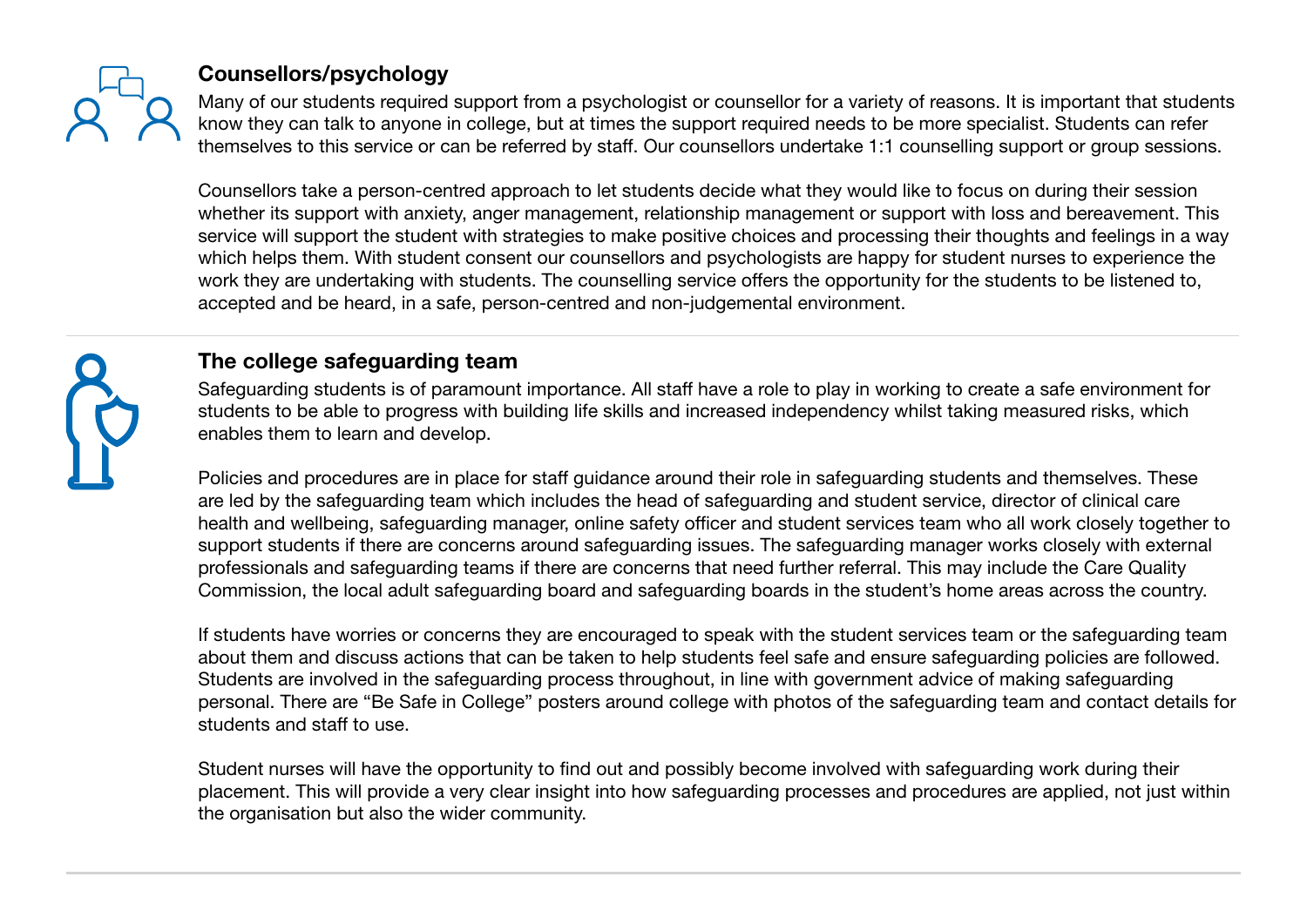

#### College pets

Animals can have a therapeutic impact on the wellbeing of college students, and many colleges have a therapy animal that is integrated within college life. Student nurses will be able to observe the benefits of this to the student's mental health.



#### Social workers

Social workers from the individual's local authority are involved in arranging and supporting the student to settle into the placement. They participate in regular MDT team meetings and undertake regular reviews to monitor a student's progress and the impact of any issues that may arise with the placement.

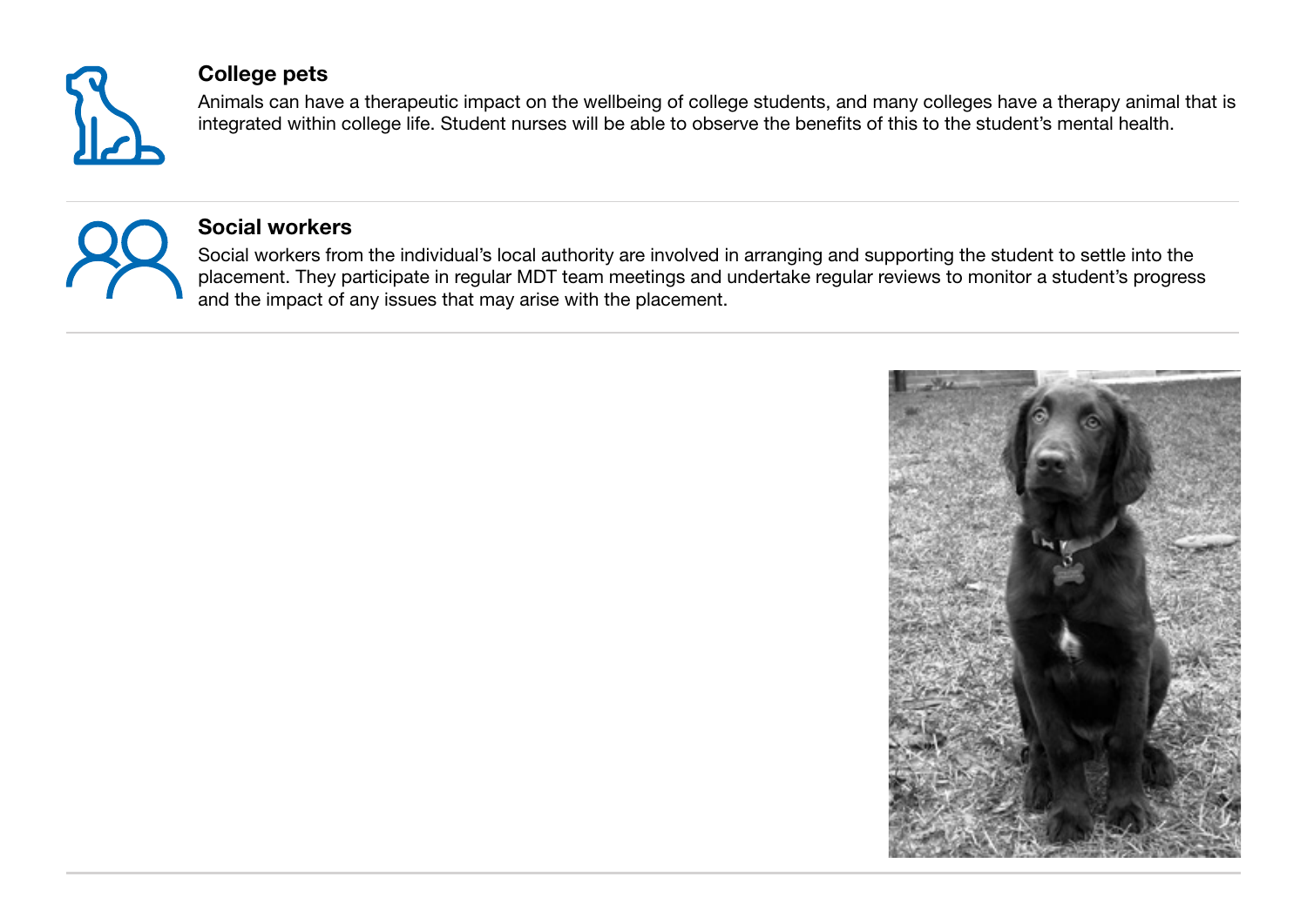#### What can be achieved here?

This setting can offer the opportunity to experience activity that links to the following NMC proficiencies, click on the proficiency to be taken to the full criteria:

#### Promoting health and preventing ill health



#### Assessing needs and planning care

[3.1](https://www.skillsforcare.org.uk/Documents/Learning-and-development/Regulated-professionals/Registered-nurses/Future-nursing-proficiencies/future-nurse-proficiencies.pdf#page=14) [3.2](https://www.skillsforcare.org.uk/Documents/Learning-and-development/Regulated-professionals/Registered-nurses/Future-nursing-proficiencies/future-nurse-proficiencies.pdf#page=14) [3.3](https://www.skillsforcare.org.uk/Documents/Learning-and-development/Regulated-professionals/Registered-nurses/Future-nursing-proficiencies/future-nurse-proficiencies.pdf#page=14) [3.4](https://www.skillsforcare.org.uk/Documents/Learning-and-development/Regulated-professionals/Registered-nurses/Future-nursing-proficiencies/future-nurse-proficiencies.pdf#page=14) [3.5](https://www.skillsforcare.org.uk/Documents/Learning-and-development/Regulated-professionals/Registered-nurses/Future-nursing-proficiencies/future-nurse-proficiencies.pdf#page=14) [3.6](https://www.skillsforcare.org.uk/Documents/Learning-and-development/Regulated-professionals/Registered-nurses/Future-nursing-proficiencies/future-nurse-proficiencies.pdf#page=14) [3.7](https://www.skillsforcare.org.uk/Documents/Learning-and-development/Regulated-professionals/Registered-nurses/Future-nursing-proficiencies/future-nurse-proficiencies.pdf#page=14) [3.8](https://www.skillsforcare.org.uk/Documents/Learning-and-development/Regulated-professionals/Registered-nurses/Future-nursing-proficiencies/future-nurse-proficiencies.pdf#page=14) [3.9](https://www.skillsforcare.org.uk/Documents/Learning-and-development/Regulated-professionals/Registered-nurses/Future-nursing-proficiencies/future-nurse-proficiencies.pdf#page=15) [3.10](https://www.skillsforcare.org.uk/Documents/Learning-and-development/Regulated-professionals/Registered-nurses/Future-nursing-proficiencies/future-nurse-proficiencies.pdf#page=15) [3.11](https://www.skillsforcare.org.uk/Documents/Learning-and-development/Regulated-professionals/Registered-nurses/Future-nursing-proficiencies/future-nurse-proficiencies.pdf#page=15) [3.13](https://www.skillsforcare.org.uk/Documents/Learning-and-development/Regulated-professionals/Registered-nurses/Future-nursing-proficiencies/future-nurse-proficiencies.pdf#page=15) [3.15](https://www.skillsforcare.org.uk/Documents/Learning-and-development/Regulated-professionals/Registered-nurses/Future-nursing-proficiencies/future-nurse-proficiencies.pdf#page=15) [3.16](https://www.skillsforcare.org.uk/Documents/Learning-and-development/Regulated-professionals/Registered-nurses/Future-nursing-proficiencies/future-nurse-proficiencies.pdf#page=15)

#### Providing and evaluating care

[4.1](https://www.skillsforcare.org.uk/Documents/Learning-and-development/Regulated-professionals/Registered-nurses/Future-nursing-proficiencies/future-nurse-proficiencies.pdf#page=17) [4.2](https://www.skillsforcare.org.uk/Documents/Learning-and-development/Regulated-professionals/Registered-nurses/Future-nursing-proficiencies/future-nurse-proficiencies.pdf#page=17) [4.3](https://www.skillsforcare.org.uk/Documents/Learning-and-development/Regulated-professionals/Registered-nurses/Future-nursing-proficiencies/future-nurse-proficiencies.pdf#page=17) [4.4](https://www.skillsforcare.org.uk/Documents/Learning-and-development/Regulated-professionals/Registered-nurses/Future-nursing-proficiencies/future-nurse-proficiencies.pdf#page=17) [4.5](https://www.skillsforcare.org.uk/Documents/Learning-and-development/Regulated-professionals/Registered-nurses/Future-nursing-proficiencies/future-nurse-proficiencies.pdf#page=17) [4.6](https://www.skillsforcare.org.uk/Documents/Learning-and-development/Regulated-professionals/Registered-nurses/Future-nursing-proficiencies/future-nurse-proficiencies.pdf#page=17) [4.7](https://www.skillsforcare.org.uk/Documents/Learning-and-development/Regulated-professionals/Registered-nurses/Future-nursing-proficiencies/future-nurse-proficiencies.pdf#page=17) [4.8](https://www.skillsforcare.org.uk/Documents/Learning-and-development/Regulated-professionals/Registered-nurses/Future-nursing-proficiencies/future-nurse-proficiencies.pdf#page=17) [4.10](https://www.skillsforcare.org.uk/Documents/Learning-and-development/Regulated-professionals/Registered-nurses/Future-nursing-proficiencies/future-nurse-proficiencies.pdf#page=18) [4.11](https://www.skillsforcare.org.uk/Documents/Learning-and-development/Regulated-professionals/Registered-nurses/Future-nursing-proficiencies/future-nurse-proficiencies.pdf#page=18) [4.13](https://www.skillsforcare.org.uk/Documents/Learning-and-development/Regulated-professionals/Registered-nurses/Future-nursing-proficiencies/future-nurse-proficiencies.pdf#page=18) [4.14](https://www.skillsforcare.org.uk/Documents/Learning-and-development/Regulated-professionals/Registered-nurses/Future-nursing-proficiencies/future-nurse-proficiencies.pdf#page=18) [4.15](https://www.skillsforcare.org.uk/Documents/Learning-and-development/Regulated-professionals/Registered-nurses/Future-nursing-proficiencies/future-nurse-proficiencies.pdf#page=18) [4.16](https://www.skillsforcare.org.uk/Documents/Learning-and-development/Regulated-professionals/Registered-nurses/Future-nursing-proficiencies/future-nurse-proficiencies.pdf#page=18) [4.17](https://www.skillsforcare.org.uk/Documents/Learning-and-development/Regulated-professionals/Registered-nurses/Future-nursing-proficiencies/future-nurse-proficiencies.pdf#page=18) [4.18](https://www.skillsforcare.org.uk/Documents/Learning-and-development/Regulated-professionals/Registered-nurses/Future-nursing-proficiencies/future-nurse-proficiencies.pdf#page=18)

#### Leading and managing nursing care and working in teams

[5.1](https://www.skillsforcare.org.uk/Documents/Learning-and-development/Regulated-professionals/Registered-nurses/Future-nursing-proficiencies/future-nurse-proficiencies.pdf#page=20) [5.2](https://www.skillsforcare.org.uk/Documents/Learning-and-development/Regulated-professionals/Registered-nurses/Future-nursing-proficiencies/future-nurse-proficiencies.pdf#page=20) [5.4](https://www.skillsforcare.org.uk/Documents/Learning-and-development/Regulated-professionals/Registered-nurses/Future-nursing-proficiencies/future-nurse-proficiencies.pdf#page=20) [5.6](https://www.skillsforcare.org.uk/Documents/Learning-and-development/Regulated-professionals/Registered-nurses/Future-nursing-proficiencies/future-nurse-proficiencies.pdf#page=20) [5.7](https://www.skillsforcare.org.uk/Documents/Learning-and-development/Regulated-professionals/Registered-nurses/Future-nursing-proficiencies/future-nurse-proficiencies.pdf#page=20) [5.8](https://www.skillsforcare.org.uk/Documents/Learning-and-development/Regulated-professionals/Registered-nurses/Future-nursing-proficiencies/future-nurse-proficiencies.pdf#page=20) [5.9](https://www.skillsforcare.org.uk/Documents/Learning-and-development/Regulated-professionals/Registered-nurses/Future-nursing-proficiencies/future-nurse-proficiencies.pdf#page=20) [5.10](https://www.skillsforcare.org.uk/Documents/Learning-and-development/Regulated-professionals/Registered-nurses/Future-nursing-proficiencies/future-nurse-proficiencies.pdf#page=20) [5.11](https://www.skillsforcare.org.uk/Documents/Learning-and-development/Regulated-professionals/Registered-nurses/Future-nursing-proficiencies/future-nurse-proficiencies.pdf#page=20)

#### Improving safety and quality of care

| <u>6.1</u>   <u>6.2   6.3   6.4   6.5   6.6   6.7   6.8   6.9   6.10   6.11   6.12  </u> |
|------------------------------------------------------------------------------------------|
|------------------------------------------------------------------------------------------|

#### Coordinating care

<u>[7.1](https://www.skillsforcare.org.uk/Documents/Learning-and-development/Regulated-professionals/Registered-nurses/Future-nursing-proficiencies/future-nurse-proficiencies.pdf#page=25) | [7.2](https://www.skillsforcare.org.uk/Documents/Learning-and-development/Regulated-professionals/Registered-nurses/Future-nursing-proficiencies/future-nurse-proficiencies.pdf#page=25) | [7.3](https://www.skillsforcare.org.uk/Documents/Learning-and-development/Regulated-professionals/Registered-nurses/Future-nursing-proficiencies/future-nurse-proficiencies.pdf#page=25) | [7.4](https://www.skillsforcare.org.uk/Documents/Learning-and-development/Regulated-professionals/Registered-nurses/Future-nursing-proficiencies/future-nurse-proficiencies.pdf#page=25) | [7.5](https://www.skillsforcare.org.uk/Documents/Learning-and-development/Regulated-professionals/Registered-nurses/Future-nursing-proficiencies/future-nurse-proficiencies.pdf#page=26) | [7.6](https://www.skillsforcare.org.uk/Documents/Learning-and-development/Regulated-professionals/Registered-nurses/Future-nursing-proficiencies/future-nurse-proficiencies.pdf#page=26) | [7.7](https://www.skillsforcare.org.uk/Documents/Learning-and-development/Regulated-professionals/Registered-nurses/Future-nursing-proficiencies/future-nurse-proficiencies.pdf#page=26) | [7.8](https://www.skillsforcare.org.uk/Documents/Learning-and-development/Regulated-professionals/Registered-nurses/Future-nursing-proficiencies/future-nurse-proficiencies.pdf#page=26) | [7.9](https://www.skillsforcare.org.uk/Documents/Learning-and-development/Regulated-professionals/Registered-nurses/Future-nursing-proficiencies/future-nurse-proficiencies.pdf#page=26) | [7.10](https://www.skillsforcare.org.uk/Documents/Learning-and-development/Regulated-professionals/Registered-nurses/Future-nursing-proficiencies/future-nurse-proficiencies.pdf#page=26) | [7.11](https://www.skillsforcare.org.uk/Documents/Learning-and-development/Regulated-professionals/Registered-nurses/Future-nursing-proficiencies/future-nurse-proficiencies.pdf#page=26) | [7.12](https://www.skillsforcare.org.uk/Documents/Learning-and-development/Regulated-professionals/Registered-nurses/Future-nursing-proficiencies/future-nurse-proficiencies.pdf#page=26)</u>

#### Communication and relationship management skills

|  |  | <u>1.1   1.2   1.3   1.4   1.5   1.6   1.7   1.8   1.9   1.10   1.11   1.12   2.1   2.2   2.3   2.4   2.5   2.6</u> |  |  |  |  |  |  |  |
|--|--|---------------------------------------------------------------------------------------------------------------------|--|--|--|--|--|--|--|
|  |  |                                                                                                                     |  |  |  |  |  |  |  |
|  |  | $\vert$ 4.2.2 4.2.3 4.2.4 4.2.5 4.2.6                                                                               |  |  |  |  |  |  |  |

#### Nursing procedures

|  |                          |  | <u>1.1.1   1.1.2   1.1.3   1.1.4   1.1.5   1.1.6   1.2.1   1.2.2   1.2.3    2.1      2.2      2.6      2.9     2.10    2.11    2.13    2.14    2.15  </u>                     |  |  |  |  |  |  |
|--|--------------------------|--|-------------------------------------------------------------------------------------------------------------------------------------------------------------------------------|--|--|--|--|--|--|
|  |                          |  | <u>2.16</u>   <u>2.17</u>   <u>3.1</u>   3 <u>.2</u>   <u>3.3</u>   <u>3.4</u>   <u>3.5</u>   <u>3.6</u>   <u>4.1   4.2   4.3   4.4   4.5   4.8   5.1   5.2   5.3   5.4  </u> |  |  |  |  |  |  |
|  |                          |  | <u>  5.5   5.6   5.7   5.9   6.1   6.2   6.4   6.5   7.1   7.2   7.3   7.4   8.1   8.4   8.5   9.1   9.2   9.4  </u>                                                          |  |  |  |  |  |  |
|  | <u>9.5   9.6   9.7  </u> |  | <u>9.8</u>   <u>9.9</u>   <u>10.1   10.2   10.3   11.1   11.2   11.3   11.4   11.5   11.6   11.7   11.8  11.10   11.11  </u>                                                  |  |  |  |  |  |  |